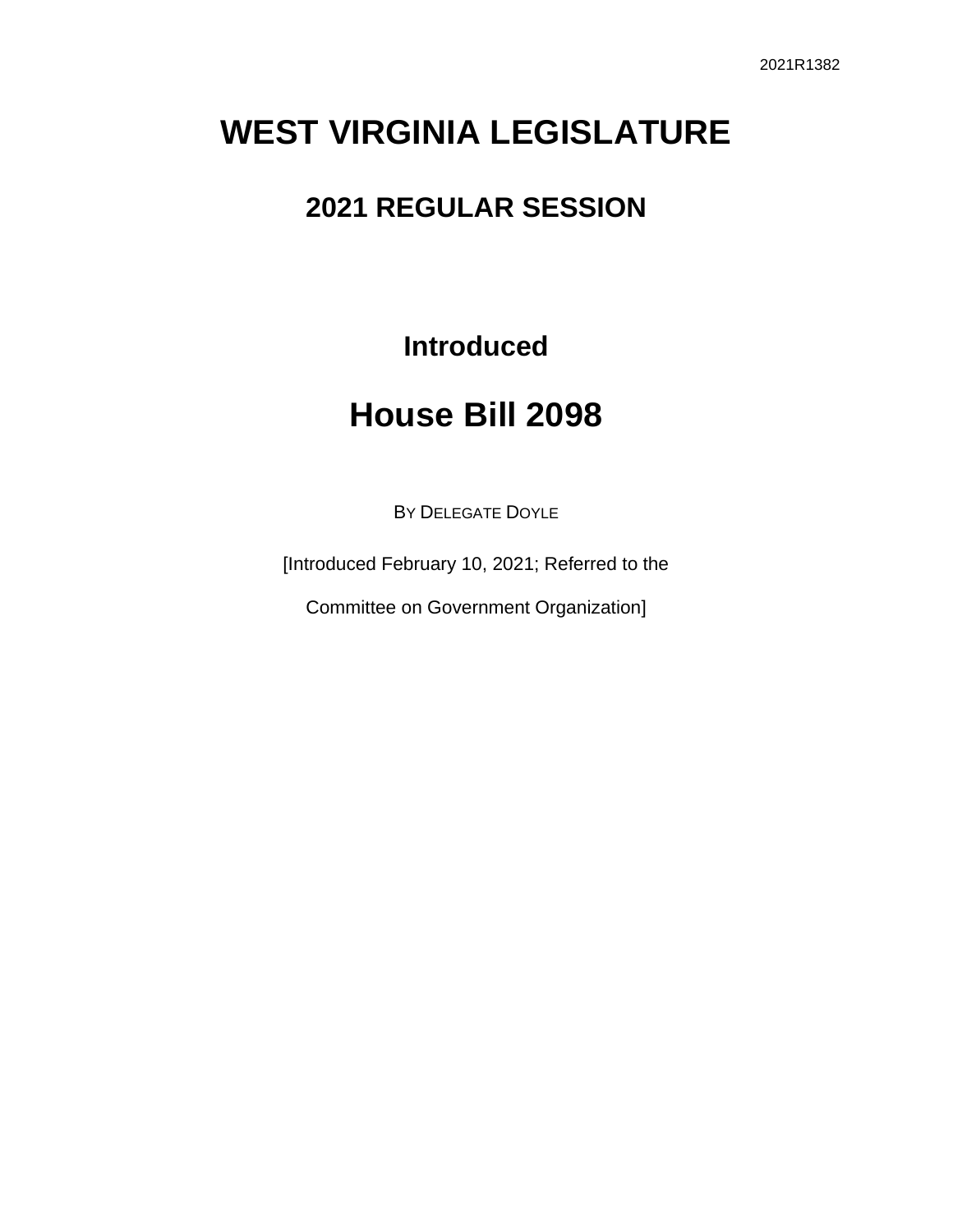| 1              | A BILL to repeal §30-27-11a of the Code of West Virginia, 1931, as amended; to amend and    |
|----------------|---------------------------------------------------------------------------------------------|
| $\overline{2}$ | reenact §30-27-1 and §30-27-3 of said code; and to amend said code by adding thereto        |
| 3              | a new section, designated §30-27-8c, all relating to permits issued by the Board of Barbers |
| $\overline{4}$ | and Cosmetologists; repealing the requirement for shampoo assistant to have permits;        |
| 5              | amending defined terms; and authorizing the board to establish an apprenticeship            |
| 6              | program for cosmetologists.                                                                 |

*Be it enacted by the Legislature of West Virginia:*

# **ARTICLE 27. BOARD OF BARBERS AND COSMETOLOGISTS.**

#### **§30-27-1. Unlawful acts.**

 (a) It is unlawful for any person to practice or offer to practice barbering, barber permanent 2 waving, cosmetology, hairstyling, waxing, shampoo assisting aesthetics or nail care in this state without a license or certification issued under the provisions of this article, or advertise or use any title or description tending to convey the impression that the person is a licensed or certified aesthetician, barber, barber crossover, barber permanent wavist, cosmetologist, cosmetologist crossover, hairstylist, shampoo assistant waxing specialist or nail technician unless the person has been licensed or obtained certification under the provisions of this article and the license or certification has not expired, been suspended or revoked.

 (b) No salon, except through a licensee or certification, may render any service or engage in any activity which, if rendered or engaged in by an individual, would constitute the practices licensed or certified under the provisions of this article.

 (c) No school, except through a certified instructor, may instruct, render any service or engage in any activity which, if taught, rendered or engaged in by an individual, would constitute the practices licensed under the provisions of this article.

### **§30-27-3. Definitions.**

 As used in this article, the following words and terms have the following meanings, unless the context clearly indicates otherwise: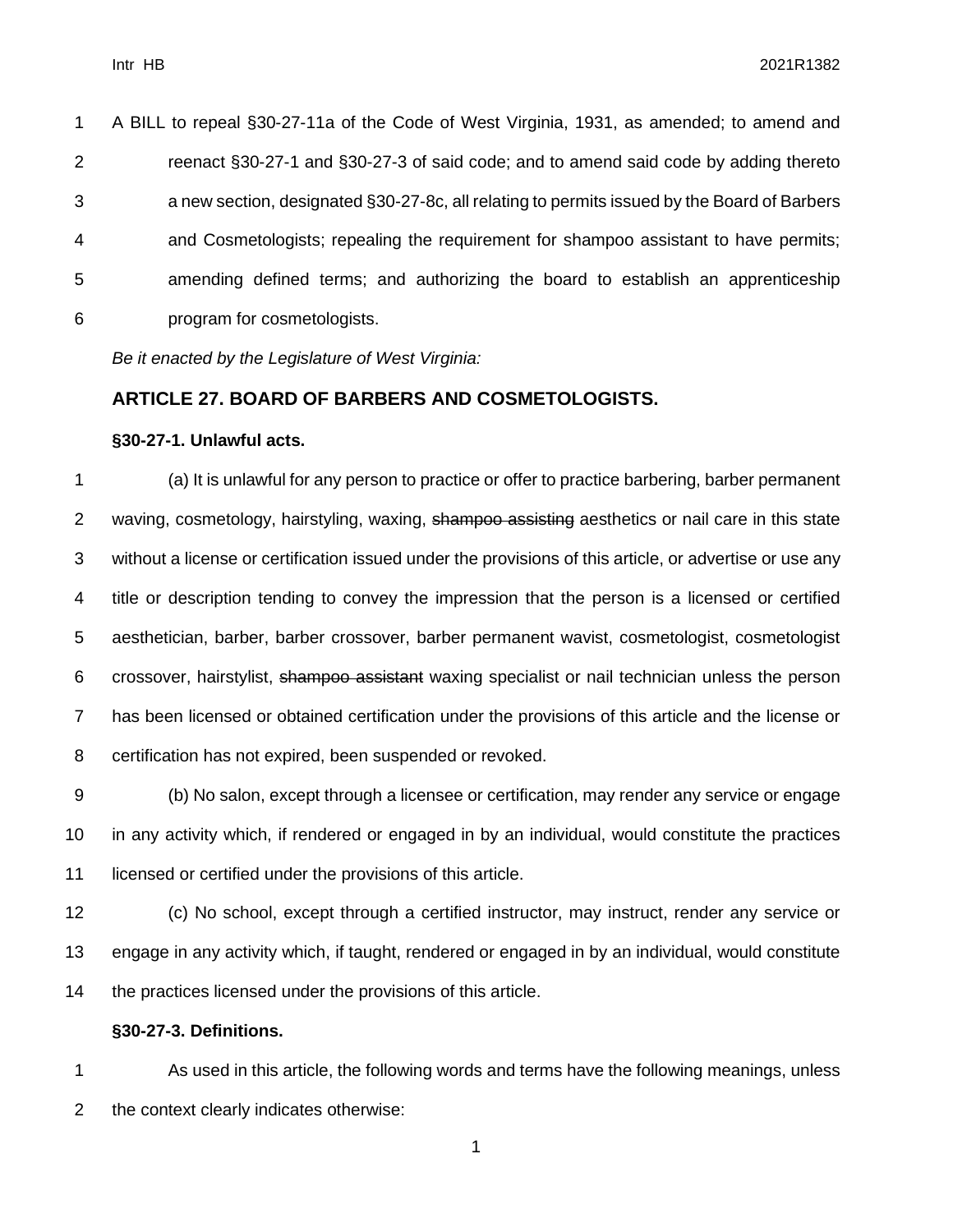Intr HB 2021R1382

| 3              | (a) "Aesthetics" or "esthetics" means any one or any combination of the following acts           |
|----------------|--------------------------------------------------------------------------------------------------|
| 4              | when done on the human body for compensation and not for the treatment of disease:               |
| 5              | (1) Administering cosmetic treatments to enhance or improve the appearance of the skin,          |
| 6              | including cleansing, toning, performing effleurage or other related movements, stimulating,      |
| $\overline{7}$ | exfoliating or performing any other similar procedure on the skin of the human body or scalp;    |
| 8              | (2) Applying, by hand or with a mechanical or electrical apparatus, any cosmetics,               |
| 9              | makeups, oils, powders, clays, antiseptics, tonics, lotions, creams or chemical preparations     |
| 10             | necessary for the practice of aesthetics to another person's face, neck, back, shoulders, hands, |
| 11             | elbows and feet up to and including the knee;                                                    |
| 12             | (3) The rubbing, cleansing, exercising, beautifying or grooming of another person's face,        |
| 13             | neck, back, shoulders, hands, elbows and feet up to and including the knee;                      |
| 14             | (4) The waxing and tweezing of hair on another person's body;                                    |
| 15             | (5) The wrapping of another person's body in a body wrap;                                        |
| 16             | (6) Applying artificial eyelashes and eyebrows; and                                              |
| 17             | (7) The lightening of hair on the body except the scalp.                                         |
| 18             | (b) "Aesthetician" or "esthetician" means a person licensed under the provisions of this         |
| 19             | article who engages in the practice of aesthetics and has completed 600 clock hours of training. |
| 20             | (c) "Applicant" means a person making application for a professional license, license,           |
| 21             | certificate, registration, permit or renewal under the provisions of this article.               |
| 22             | (d) "Barber" means a person licensed under the provisions of this article who engages in         |
| 23             | the practice of barbering and has completed a 1,200 clock-hour barber training program without   |
| 24             | chemical services or a 1,500 clock-hour barber training program with chemical services, or has   |
| 25             | successfully completed the barber apprenticeship program.                                        |
| 26             | (e) "Barbering" means any one or any combination of the following acts when done on the          |
| 27             | head and neck for compensation and not for the treatment of disease:                             |
| 28             | (1) Shaving, shaping and trimming the beard, or both;                                            |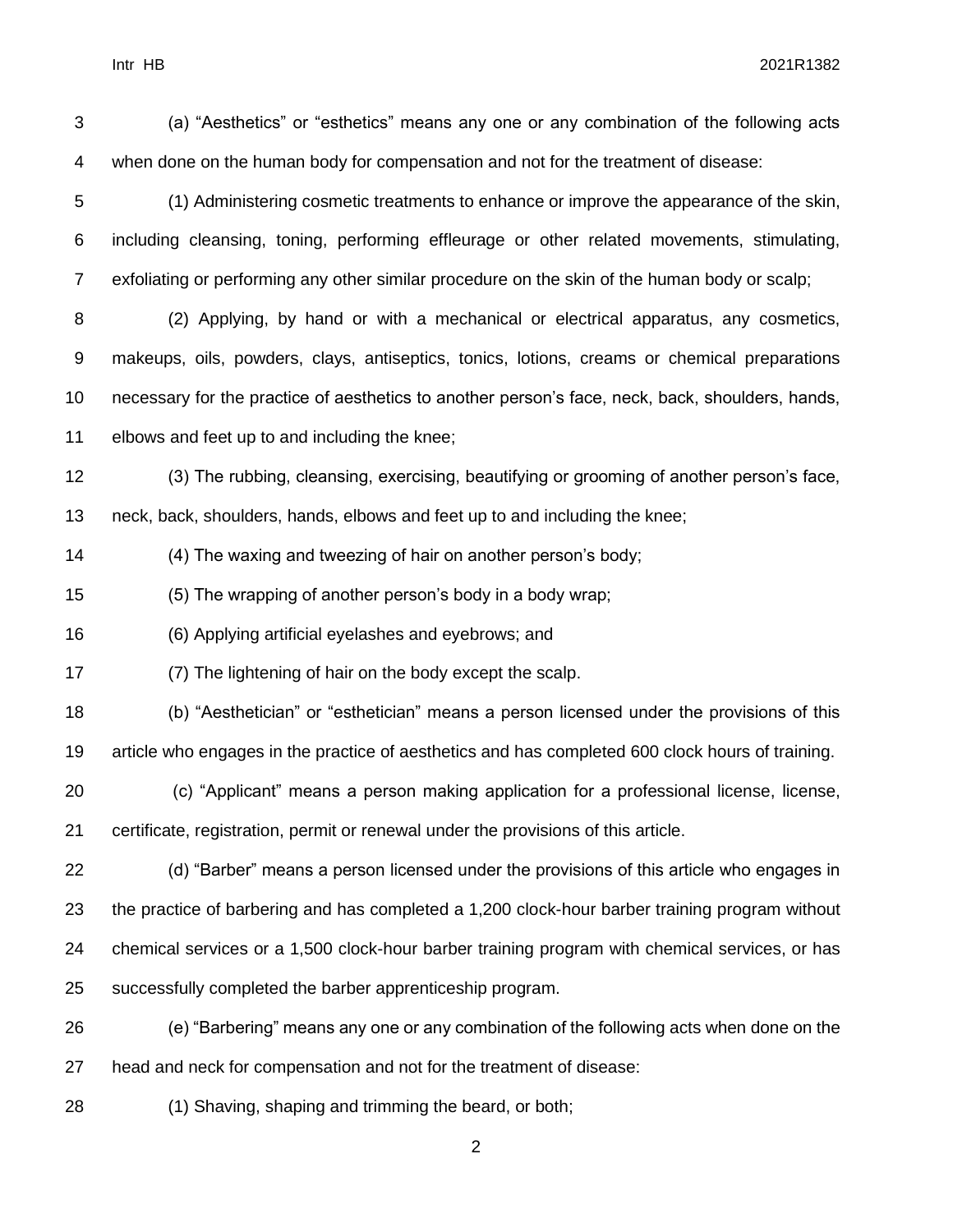Intr HB 2021R1382

 (2) Cutting, singeing, shampooing, arranging, dressing, tinting, bleaching, or applying lotions or tonics on human hair, or a wig or hairpiece; and

 (3) Applications, treatments or rubs of the scalp, face, or neck with oils, creams, lotions, cosmetics, antiseptics, powders, or other preparations in connection with the shaving, cutting or trimming of the hair or beard.

 (f) "Barber crossover" is a person who has completed 1,200 or 1,500 clock hours of training, is licensed as a barber, and completed additional hours of training in nails, aesthetics and/or chemical services, to the total amount of 2,100 hours, to perform cosmetology.

 (g) "Barber permanent waving" means the following acts performed on the head and neck for compensation and not for the treatment of disease:

### (1) The bleaching or tinting of hair; and

(2) The permanent waving of hair.

 (h) "Barber permanent wavist" means a person who has completed 2,000 clock hours of training and was licensed to perform barbering and barber permanent waiving enrolled by August 28, 2012.

(i) "Board" means the West Virginia Board of Barbers and Cosmetologists.

 (j) "Certificate" means an instructor certificate to teach in a school under the provisions of this article or a document issued by the board for certification obtained pursuant to section eight-b of this article.

 (k) "Certificate holder" means a person certified as an instructor to teach in a school under the provisions of this article or who has obtained a certification pursuant to §30-27-8b of this code.

 (l) "Cosmetologist" means a person licensed under the provisions of this article who engages in the practice of cosmetology and who has completed 1,800 clock hours of training.

 (m) "Cosmetology" means any one or any combination of the following acts when done on the human body for compensation and not for the treatment of disease:

(1) Cutting, styling, shaping, arranging, braiding, weaving, dressing, adding extensions,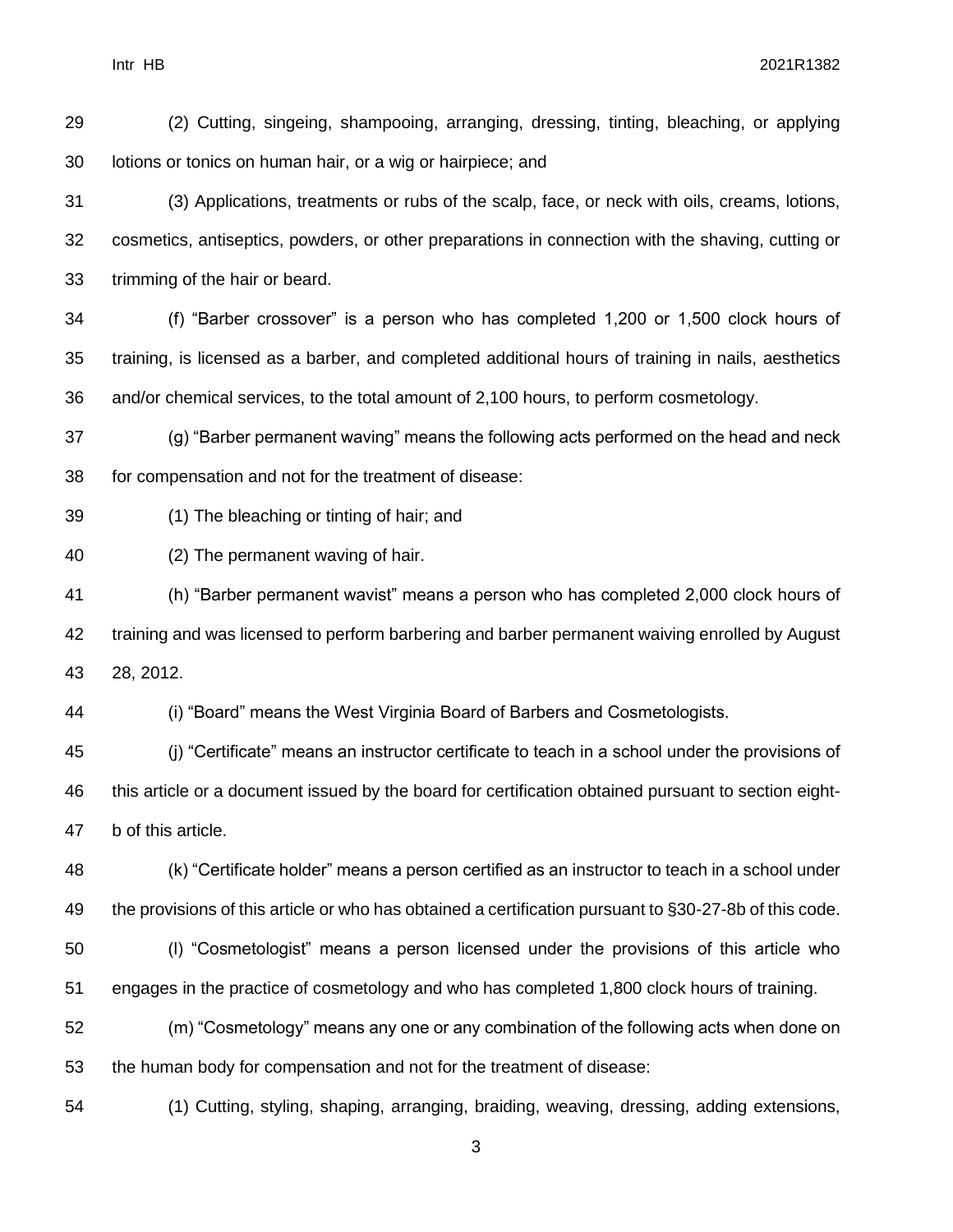curling, waving, permanent waving, relaxing, straightening, shampooing, cleansing, singeing, bleaching, tinting, coloring, waxing, tweezing, or similarly work on human hair, or a wig or hairpiece, by any means, including hands, mechanical or electrical devices or appliances; (2) Nail care; (3) Applying by hand or with a mechanical or electrical device or appliance, any cosmetics, makeups, oils, powders, clays, antiseptics, tonics, lotions, creams or chemical preparations necessary for the practice of aesthetics to another person's face, neck, shoulders, hands, elbows and feet up to and including the knee;

 (4) The rubbing, cleansing, exercising, beautifying or grooming of another person's face, neck, shoulders, hands, elbows and feet up to and including the knee;

(5) The wrapping of another person's body in a body wrap; and

(6) Performing aesthetics.

 (n) "Cosmetology crossover" is a person who has completed 1,800 clock hours of training, is licensed as a cosmetologist and completes an additional 300 hours of training in clipper cuts and face shaving to perform barbering, for a total of 2,100 hours.

(o) "General supervision" means:

 (1) For schools, a master or certified instructor is on the premises and is quickly and easily available; or

 (2) For salons, a professional licensee is on the premises and is quickly and easily available.

 (p) "Hair styling" means any one or any combination of the following acts when done on the head and neck for compensation and not for the treatment of disease:

 Cutting, styling, shaping, arranging, braiding, weaving, dressing, adding extensions, curling, facial hair trimming, scalp treatments, waving, permanent waving, relaxing, straightening, shampooing, singeing, bleaching, tinting, coloring, or similarly work on human hair, or a wig or hairpiece, by any means, including hands, mechanical or electrical devices or appliances.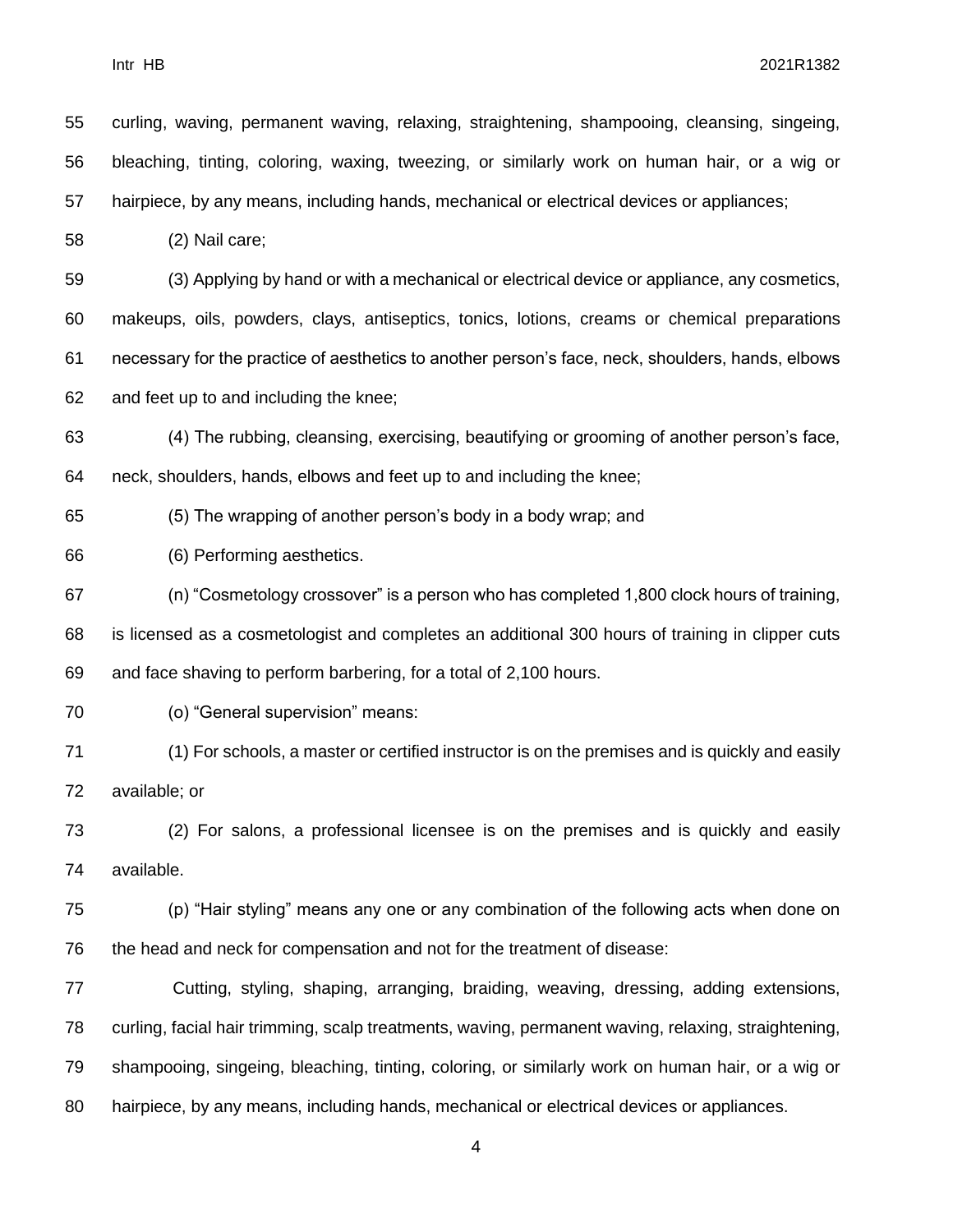(q) "Hair stylist" means a person licensed under the provisions of this article who engages 82 in the practice of hair styling and who has completed 1,000 clock hours of training, effective July 1, 2016.

(r) "License" means a professional license, a salon license or a school license.

 (s) "Licensed school" means a facility which has been approved by the West Virginia Council for Community and Technical College Education (CCTCE), Department of Education in 87 conjunction with CCTCE or Department of Education in conjunction with the Department of Corrections pursuant to §18B-2B-9 of this code to educate persons to be licensed or issued certain permits under the provisions of this article.

 (t) "Licensee" means a person, corporation or firm holding a license issued under the provisions of this article.

 (u) "Nail care" means any one or any combination of the following acts when done on the human body for compensation and not for the treatment of disease:

(1) The cleansing, dressing, or polishing of nails of a person;

(2) Performing artificial nail service; and

(3) The cosmetic treatment of the feet up to the knee and the hands up to the elbow.

(v) "Nail technician" or "manicurist" means a person licensed under the provisions of this

article who engages in the practice of nail care and has completed 400 clock hours of training.

(w) "Permit" means a work permit.

(x) "Permitee" means a person holding a work permit.

 (y) "Professional license" means a license to practice as an aesthetician, barber, barber crossover, barber permanent wavist, cosmetologist, cosmetologist crossover, hairstylist or nail technician.

 (z) "Registration" means a registration issued by the board to a person who rents or leases a booth or chair from a licensed salon owner and operator, or both, or a registration issued by the board to a person who is a student in a school.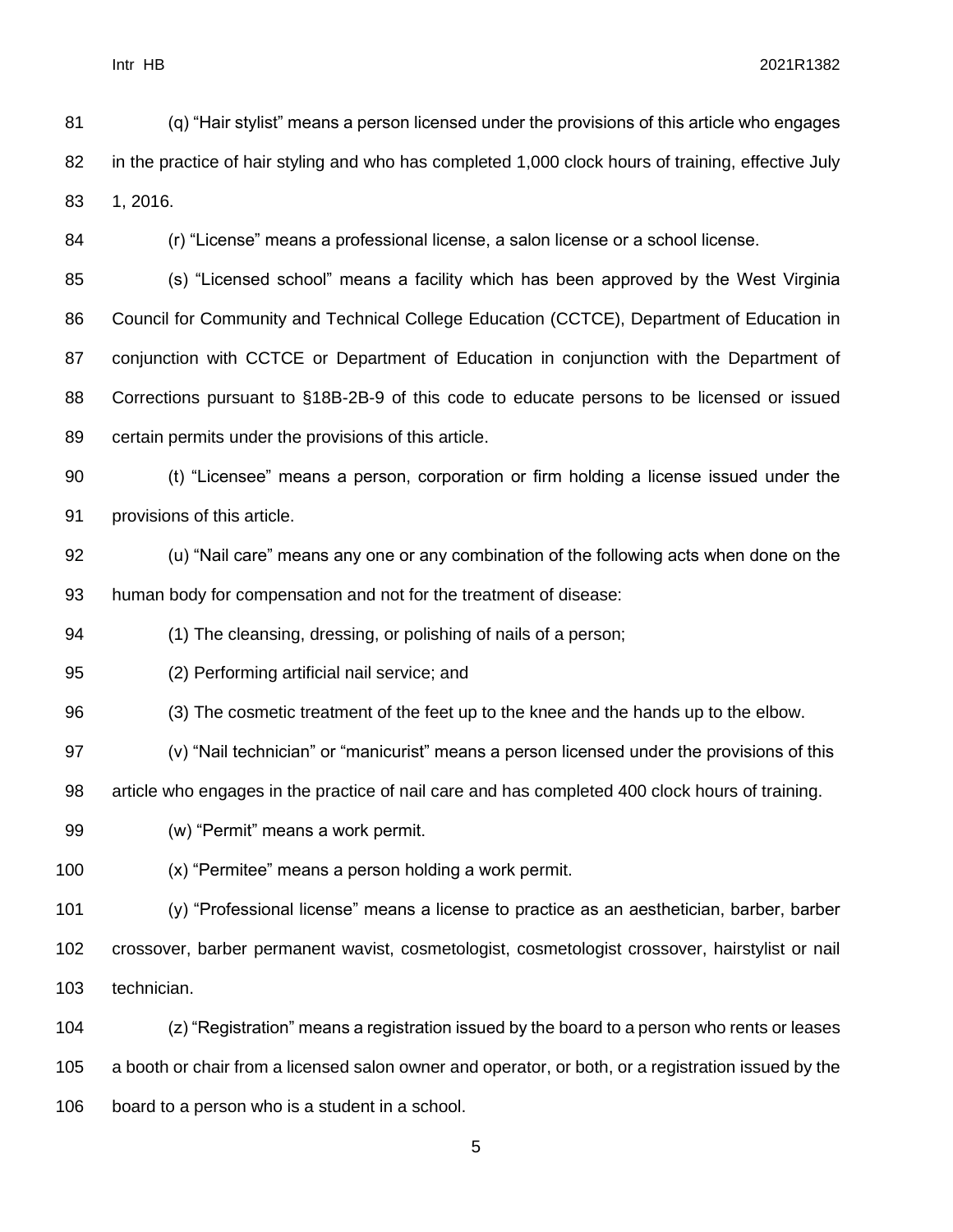- (aa) "Registrant" means a person who holds a registration under the provisions of this article.
- (bb) "Salon" means a shop or other facility where a person practices under a professional 110 license.
- (cc) "Salon license" means a license to own and operate a salon.
- (dd) "Student registration" means a registration issued by the board to a student to study 113 at a school licensed under the provisions of this article.
- (ee) "Waxing specialist" means a person certified under the provisions of this article who
- engages in the practice of waxing and tweezing of hair on another person's body.
- 116 (ff) "Shampoo assistant" means a person certified under the provisions of this article who
- engages in the practice of shampooing and rinsing hair; removing rollers or permanent rods and
- 118 eleansing or other sink-related functions not requiring the skill of a license. They must work at all
- 119 times under the direct supervision of a licensed barber, hairstylist or cosmetologist
- 120 (gg) (ff) Hair braiding, shampooing, rinsing hair, removing rollers or permanent rods,
- threading, sink-related functions not requiring the skill of a licensee, and any other item not spelled
- out are not regulated by the West Virginia Board of Barbers and Cosmetologists.

# **§30-27-8c. Cosmetologist apprentice.**

- (a) The board may establish an apprenticeship program to become a cosmetologist. A
- cosmetologist apprentice shall work at all times under the direct supervision of a licensed
- cosmetologist, and any permit issued by the board to work as a cosmetologist apprentice does
- not allow a person to practice individually as a cosmetologist.
- (b) An applicant for a cosmetologist apprenticeship shall present satisfactory evidence

## that he or she:

- (1) Is at least 16 years of age;
- (2) Is of good moral character;
- (3) Is in high school, has a high school diploma or its equivalent, such as a GED, or has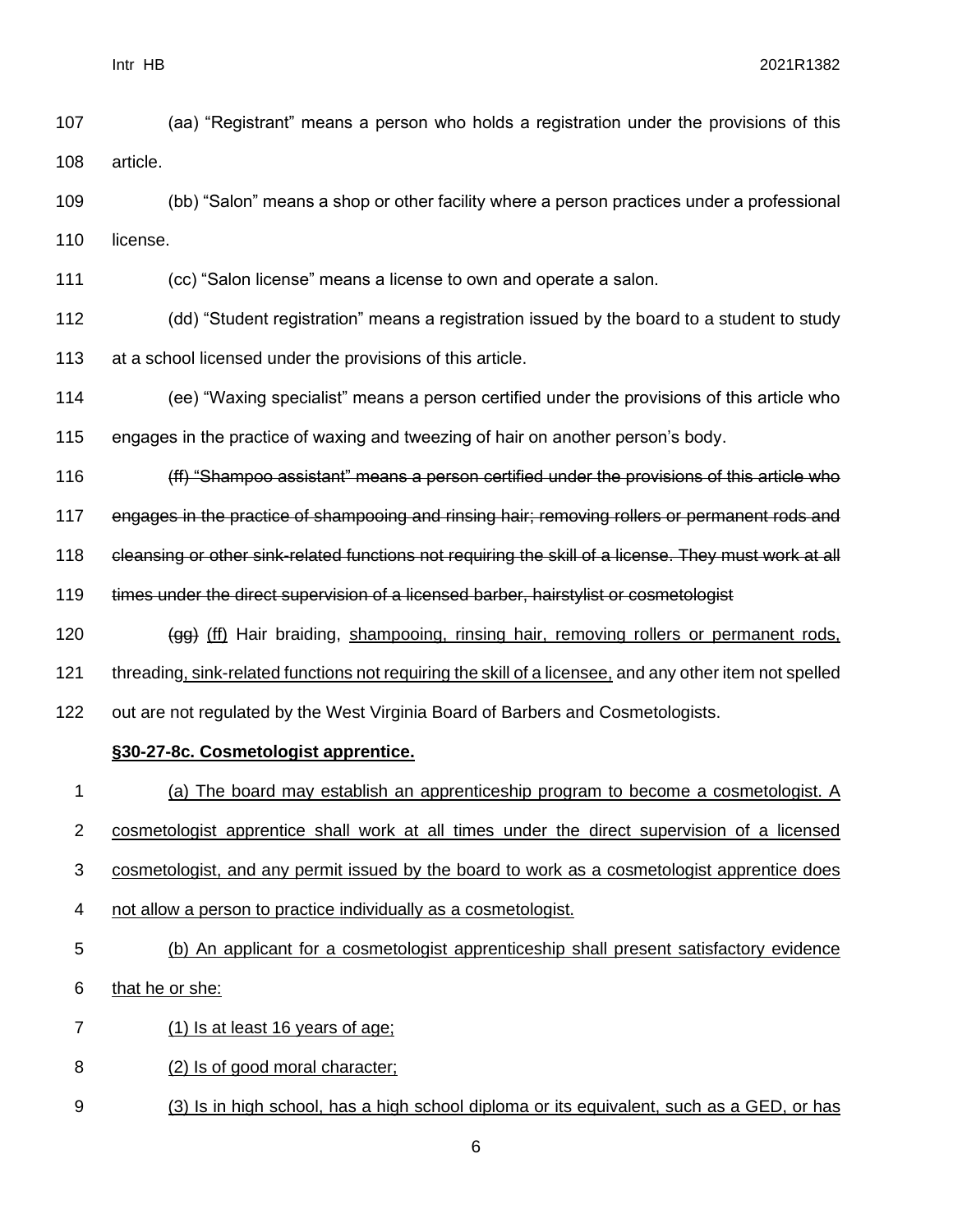| 10 | passed the "ability to benefit test" approved by the United States Department of Education;     |
|----|-------------------------------------------------------------------------------------------------|
| 11 | (4) Has paid the applicable fee;                                                                |
| 12 | (5) Has a certificate of health from a licensed physician;                                      |
| 13 | (6) Is a citizen of the United States or is eligible for employment in the United States; and   |
| 14 | (7) Has fulfilled any other requirement specified by the board.                                 |
| 15 | (c) An applicant for a sponsor of a cosmetologist apprentice shall present satisfactory         |
| 16 | evidence that he or she:                                                                        |
| 17 | (1) Is licensed as a cosmetologist under the provisions of this article;                        |
| 18 | (2) Has paid the applicable fee; and                                                            |
| 19 | (3) Has fulfilled any other requirement specified by the board.                                 |
| 20 | (d) A sponsor of a cosmetologist apprentice shall be a currently licensed cosmetologist         |
| 21 | with at least five years' experience who has worked in a shop for the last five years.          |
| 22 | (e) The board may propose emergency rules and rules for legislative approval, in                |
| 23 | accordance with the provisions of §29A-3-1 et seq. of this code, to implement the provisions of |
| 24 | this section, including:                                                                        |
| 25 | (1) The requirements for:                                                                       |
| 26 | (A) The cosmetologist apprenticeship program;                                                   |
| 27 | (B) The cosmetologist apprentice permit; and                                                    |
| 28 | (C) A licensed cosmetologist to sponsor a cosmetologist apprentice.                             |
| 29 | (2) Procedures for an examination:                                                              |
| 30 | (3) A fee schedule; and                                                                         |
| 31 | (4) Any other rules necessary to effectuate the provisions of this section.                     |
|    | §30-27-11a. Shampoo assistant.                                                                  |

1 [Repealed.]